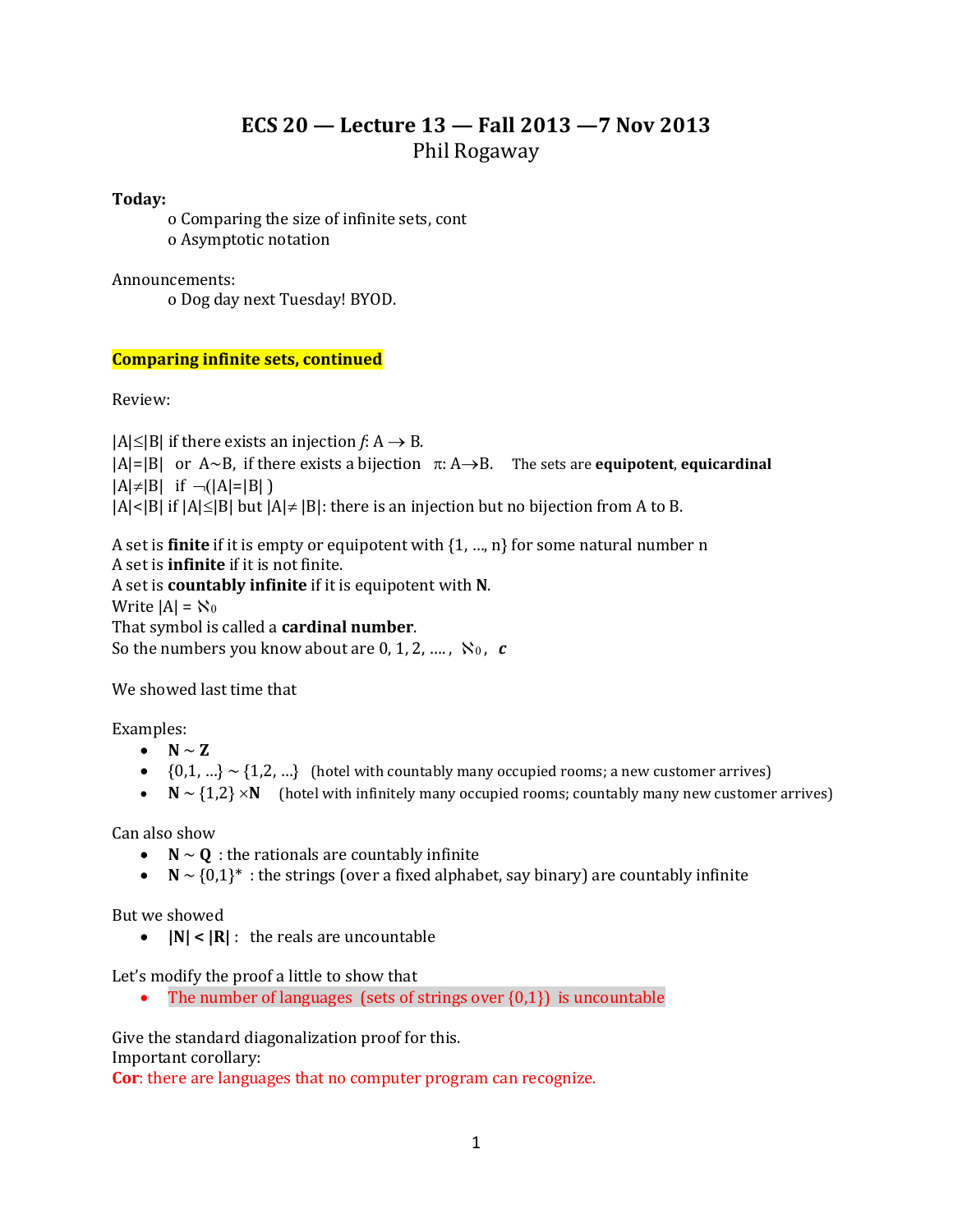# **Theorem** [Cantor]  $|A| < |\mathcal{P}(A)|$

#### Prove **Cantor's theorem**

**Proof of Cantor's theorem,** from Wikipedia [Cantor's Theorem]: To establish Cantor's theorem it is enough to show that, for any given set *A*, no function *f* from *A* into the [power set](http://en.wikipedia.org/wiki/Power_set) of *A*, can be [surjective,](http://en.wikipedia.org/wiki/Surjective_function) i.e. to show the existence of at least one subset of *A* that is not an element of the [image](http://en.wikipedia.org/wiki/Image_(mathematics)) of *A* under *f*. Such a subset is given by the following construction:

$$
B = \{ x \in A : x \notin f(x) \}.
$$

This means, by definition, that for all *x* in *A*,  $x \in B$  if and only if  $x \notin f(x)$ . For all *x* the sets *B* and *f*(*x*) cannot be the same because *B* was constructed from elements of*A* whose images (under *f*) did not include themselves. More specifically, consider any  $x \in A$ , then either  $x \in f(x)$  or  $x \notin f(x)$ . In the former case,  $f(x)$  cannot equal *B* because  $x \in f(x)$  by assumption and  $x \notin B$  by the construction of *B*. In the latter case,  $f(x)$  cannot equal *B* because  $x \notin f(x)$  by assumption and  $x \in B$  by the construction of  $B$ .

Thus there is no *x* such that  $f(x) = B$ ; in other words, *B* is not in the image of *f*. Because *B* is in the power set of *A*, the power set of *A* has a greater cardinality than *A* itself.

# **Theorem** [Cantor-Bernstein-Schroeder] If  $|A| \leq |B|$  and  $|B| \leq |A|$  then  $|A| = |B|$ .

Many proofs, but not simple. I read the one on the Wikipedia page and thought it incoherent. I will leave this for when you take a set theory class … except we (UCD) don't seem to have one.

**Wikipedia**: The [continuum hypothesis](http://en.wikipedia.org/wiki/Continuum_hypothesis) (CH) states that there are no cardinals strictly between  $\aleph_0$  and  $2^{\aleph_0}$  =  $\mathfrak{c}_1$  The [generalized continuum hypothesis](http://en.wikipedia.org/wiki/Generalized_continuum_hypothesis) (GCH) states that for every infinite set *X*, there are no cardinals strictly between | *X* | and 2<sup>| X</sup> |. The continuum hypothesis is independent of the usual axioms of set theory, the Zermelo-Fraenkel axioms, together with the axiom of choice [\(ZFC\)](http://en.wikipedia.org/wiki/Zermelo-Fraenkel_set_theory).

### **Leftover**

n! – factorial – didn't mention

Review of properties of logs – lg, log, ln. Inverse of  $2^{\wedge}$ ,  $10^{\wedge}$ ,  $e^{\wedge}$  (exp)  $y \mapsto \ln(y)$  (the right notation for how to descript the action of a function. Note the kind of arrow.)

Also  $\lambda$ -notation:  $f = \lambda x \cdot \ln(x)$  $f = \lambda x \cdot x^2 + 1$ 

 $log(ab) = log(a) + log(b)$  $\log_a(b) = \log_c(b) / \log_c(a)$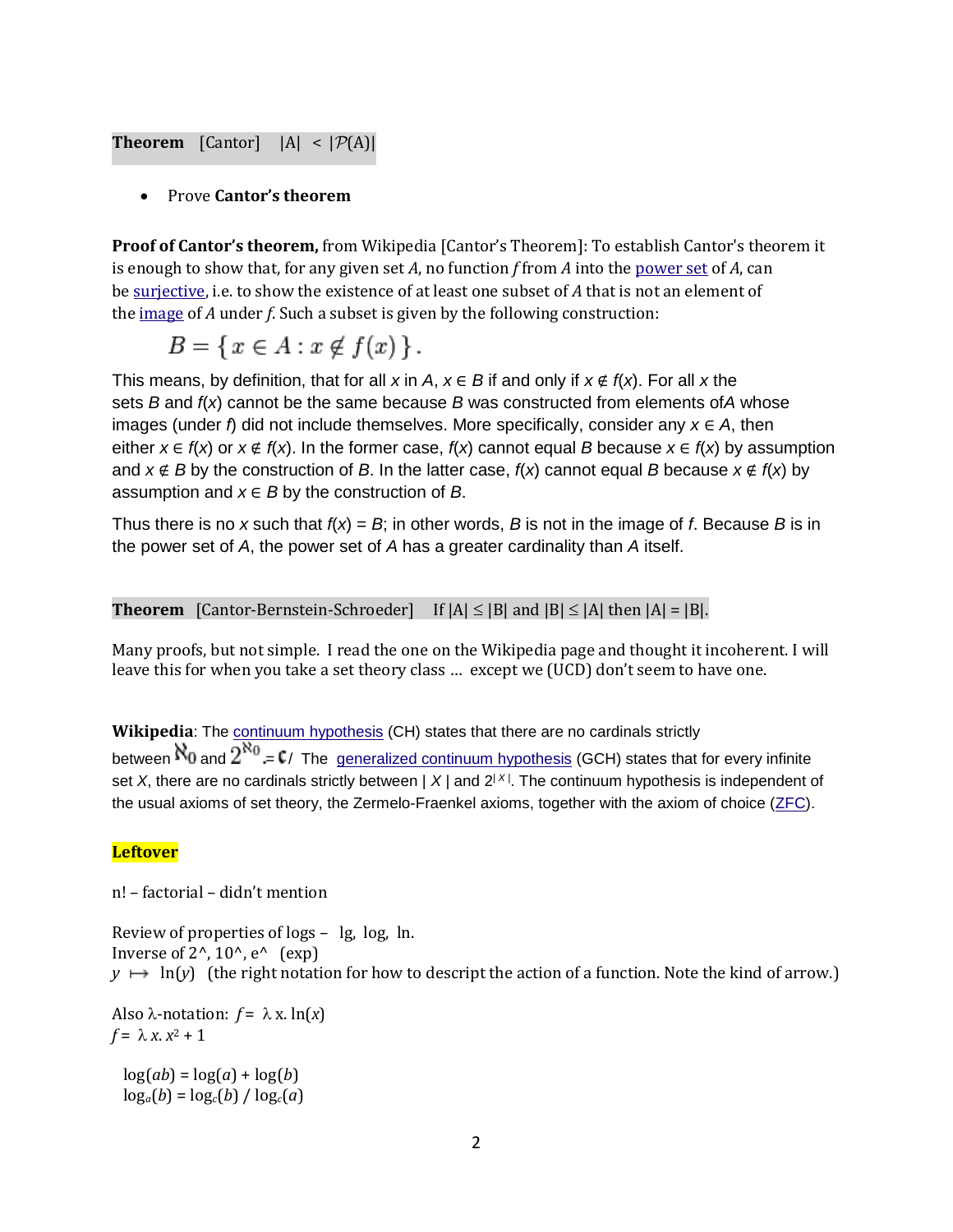$S^{ab} = (S^a)^b$  $a^x a^y = a^{x+y}$ 

# **Function composition**

 $f \circ g$  $f: A \rightarrow B$ ,  $g: B \rightarrow C$ 

then  $(g \circ f) : A \to C$  is defined by  $(g^{\circ} f)(x) = g(f(x))$ 

Kind of "backwards", but fairly tradition. Some mathematicians (eg, in algebra) will reverse it, (*x*) ( $f \circ g$ ) "function operates on the left"

#### **Comparing growth-rates of functions –Asymptotic notation and view**

Motivate the notation. Will do big-*O* and Theta. [http://en.wikipedia.org/wiki/Big\\_O\\_notation](http://en.wikipedia.org/wiki/Big_O_notation)

 $O(g) = \{f: \mathbb{N} \to \mathbb{R}: \exists C, N \text{ s.t. } f(n) \leq C g(n) \text{ for all } n \geq N\}$ 

People often use "**is**" or "=" for "is a member of" or "is an anonymous element of" **.** I myself don't like this.

#### **Reasons for asymptotic notation:**

- 1. simplicity makes arithmetic simple, makes analyses easier
- 2. When applied to running times: Works well, in practice, to get a feel for efficiency
- 3. When applied to running times: Facilitates greater model-independence

### **Reasons against:**

- 1. Hidden constants **can** matter
- 2. Mail fail to care about things that one should care about
- 3. Not everything has an "n" value to grow

If  $f \in O(n^2)$ ,  $g \in O(n^2)$  the  $f+g \in O(n^2)$ If  $f \in O(n^2)$  and  $g \in O(n^3)$  then  $f+g \in O(n^3)$ If  $f \in O(n \log n)$  and  $g \in O(n)$  then  $fg \in O(n^2 \log n)$ etc.

May write  $O(f) + O(g)$ , and other arithmetic operators

# **True/False:**

If  $f \in \Theta(n^2)$  then  $f \in O(n^2)$  TRUE  $(Truth: n! = \Theta((n/e)^n \text{ sqrt}(n)))$